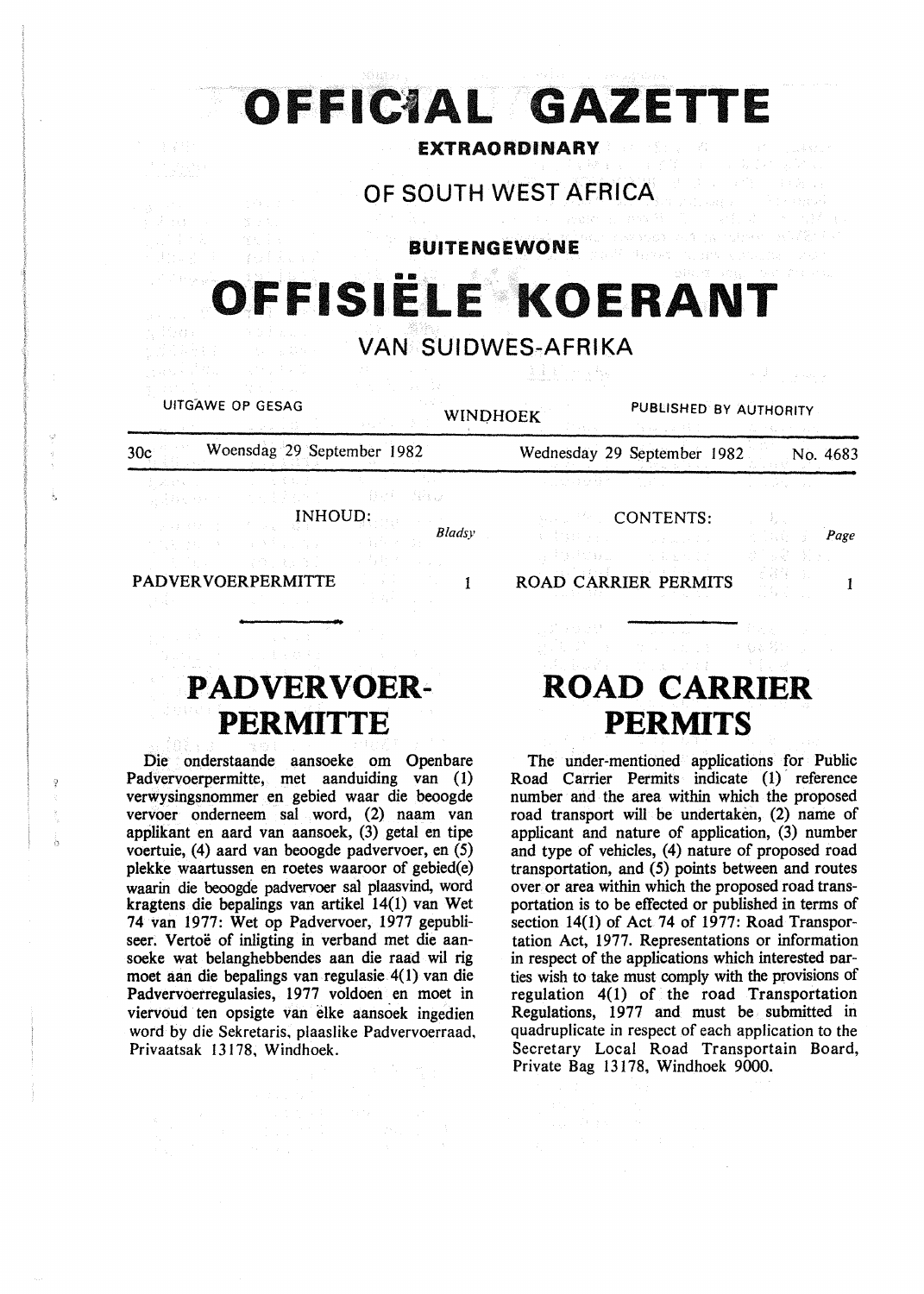$\overline{1}$ 

.)<br>V

ł

| $\overline{2}$      |                                             |                                                   | Buitengewone Offisiële Koerant 29 September 1982  |             |                        |                    | No. 4683                |
|---------------------|---------------------------------------------|---------------------------------------------------|---------------------------------------------------|-------------|------------------------|--------------------|-------------------------|
|                     |                                             | e alle von lat                                    |                                                   |             |                        |                    |                         |
|                     |                                             |                                                   | 820421 OP 7 - SWA (2) AUTO CARRIER                |             |                        |                    | <b>CARRY ING</b>        |
|                     | <b>TRANSPORT</b>                            |                                                   | (PTY) LIMITED<br>BLACKHEATH, CAPE PROVINCE; First |             | REG.NO.                |                    | CAPACITY                |
|                     |                                             |                                                   | application (3) As per the attached annexure "A". |             | CFR 9876               | Trailer            | 26140kg                 |
|                     |                                             |                                                   | $(4)$ Motor vehicles. $(5)$ From a place on the   |             | CFR 9877               | Trailer            | 16760kg                 |
|                     |                                             |                                                   | RSA/SWA border at Noordoewer and/or Nakop         |             | CFR 9878               | Trailer            | 25640kg                 |
|                     | return on the same route.                   |                                                   | to places situated within South West Africa and   |             | CFR 9879<br>CFR 9880   | Trailer<br>Trailer | 10840kg                 |
|                     |                                             |                                                   |                                                   |             |                        |                    | 25840kg                 |
|                     |                                             | <b>ANNEXURE "A"</b>                               |                                                   |             | $-CFR$ 9881            | Trailer            | 10580kg                 |
|                     |                                             |                                                   |                                                   |             | CFR 9886               | Trailer            | 27460kg                 |
|                     |                                             |                                                   | CARRYING                                          |             | CFR 9887               | Trailer            | 10540kg                 |
|                     | REG. NO.                                    |                                                   | CAPACITY                                          |             | CFR 9888<br>CFR 9889   | Trailer<br>Trailer | 26840kg                 |
|                     | NPN 53970                                   | Trailer                                           | 1910kg                                            |             |                        |                    | 10740kg                 |
|                     | CFR 4545                                    | Trailer                                           | 3500kg                                            |             | CFR 9890               | Trailer            | 16040kg                 |
|                     | CFR 14594                                   | Trailer                                           | 11853kg                                           |             | CFR 9891               | Trailer            | 10740kg                 |
|                     | CFR 9822                                    | Trailer                                           | 30000kg                                           |             | CFR 9907               | Trailer            | 10000kg                 |
|                     | CFR 9823                                    | Trailer                                           | $30000$ kg                                        |             | CFR 9908<br>CFR 9903   | Trailer<br>Trailer | 10000kg                 |
|                     | CFR 9834                                    | Trailer                                           | 19900kg                                           |             |                        |                    | 20000kg                 |
|                     | CFR 9835                                    | Trailer                                           | 21000kg                                           |             | CFR 9904<br>CFR 9905   | Trailer<br>Trailer | 10000kg                 |
|                     | CFR 9836                                    | Trailer                                           | $20000$ kg                                        |             | CFR 9906               | Trailer            | $10000$ $kg$<br>10000kg |
|                     | CFR 9837                                    | Trailer                                           | 16000kg                                           |             | CFR 14395              | Trailer            | $920$ kg                |
|                     | CFR 9838                                    | Trailer                                           | 16000kg                                           | <b>TSN</b>  | 36117                  | Trailer            | 22855kg                 |
|                     | CFR 9839                                    | Trailer                                           | $20000$ kg                                        | <b>TSN</b>  | 15199                  | Trailer            |                         |
|                     | <b>CFR 9840</b>                             | Trailer                                           | 17000kg                                           | <b>TSN</b>  | 15136                  | Trailer            | 18460kg<br>12265kg      |
|                     | CFR 9841                                    | Trailer                                           | 15000kg                                           | <b>TSN</b>  | 15076                  | Trailer            | 12335kg                 |
|                     | <b>CFR 9846</b><br>CFR 9847                 | Trailer<br>Trailer                                | 17000kg<br>$15000$ $kg$                           |             | TSN 15289              | Trailer            | 14000kg                 |
|                     |                                             |                                                   |                                                   |             | CFR 2057               | Trailer            | 11900kg                 |
|                     | CFR 9848                                    | Trailer                                           | 17000kg                                           |             | CFR 13806              | Trai1er            | 16150kg                 |
|                     | CFR 9849                                    | Trailer                                           | 15000kg                                           |             | <b>NPN 56719</b>       | Trailer            | 12032kg                 |
|                     | CFR 9852<br>CFR 9853                        | $_1$ Trailer<br>Trailer                           | 17000kg<br>$15000$ kg                             | NPN         | 56723                  | Trailer            | 12376kg                 |
|                     |                                             | CFR 9856 Trailer                                  | $17000$ kg                                        |             | NPN 56639<br>NPN 56645 | Trailer            | 12070kg                 |
| PANDHEE (S.F. 1871) |                                             |                                                   | 1748 491 503                                      | 432 ILD 385 | 95                     | Trailer            | $12292$ kg              |
|                     |                                             | $CFR \sim 9857$ Trailer                           | $15000$ kg                                        |             | CFR 9539               | Trailer            | $6980$ kg               |
| 522.0               |                                             | CFR 9862 Trailer<br>$CFR.9863$ $Trailer.15000kg.$ | $17000$ $kg$                                      |             | TSN 31840              | Trailer            | 20000kg                 |
|                     |                                             | $CFR \cdot 9864$ Trailer                          | 25940kg                                           |             | TSN 31828              | Trailer            | 22855kg                 |
|                     | CFR 9865                                    | $\bm{\texttt{Train}}$                             | 740kg                                             | NPN -       | NPN 56657<br>56691     | Trailer<br>Trailer | 11948kg                 |
|                     | 线 特别在对话的 通信 网络的复数形式 "我                      |                                                   | $(3.52 - 43.3143)$                                |             |                        |                    | 12166kg                 |
|                     | $\sim$ CFR $\sim$ 9866 $\sim$<br>$CFR$ 9867 | Trailer<br>Trailer                                | $26020$ kg $\sim$<br>20080kg                      |             | CFR 12155              | Trailer            | 6000kg                  |
|                     | CFR 9868                                    | Trailer                                           | 26180kg                                           |             | CFR 11345              | Trailer            | 1885kg                  |
|                     | $CFR = 9869$                                | Trailer                                           | $-1960\mathrm{kg}$ –                              |             | CFR 12215<br>NPN 5845  | Truck              | 7390kg                  |
|                     | CFR 9870                                    | Trailer                                           | $26100$ kg                                        |             | FBL 038T               | Truck<br>Truck     | 6220kg<br>6860kg        |
|                     | CFR 9871                                    | 电磁电路<br>Trailer                                   | $10760$ kg                                        |             |                        |                    |                         |
|                     | CFR 9872                                    | Trailer                                           | 25500kg                                           |             | FBL 032T               | Truck              | 7602kg                  |
|                     | CFR 9873                                    | Trailer                                           | 10820kg                                           |             | CFR 18407<br>CFR 18406 | Trailer<br>Truck   | 12735kg                 |
|                     | CFR 9874                                    | Trailer                                           | 26020kg                                           |             | CFR 3605               | Trailer            | 5160kg<br>19915kg       |
|                     | CFR 9875                                    | Trailer                                           | 9760kg                                            |             | TSN 31828              | Trailer            | 22855kg                 |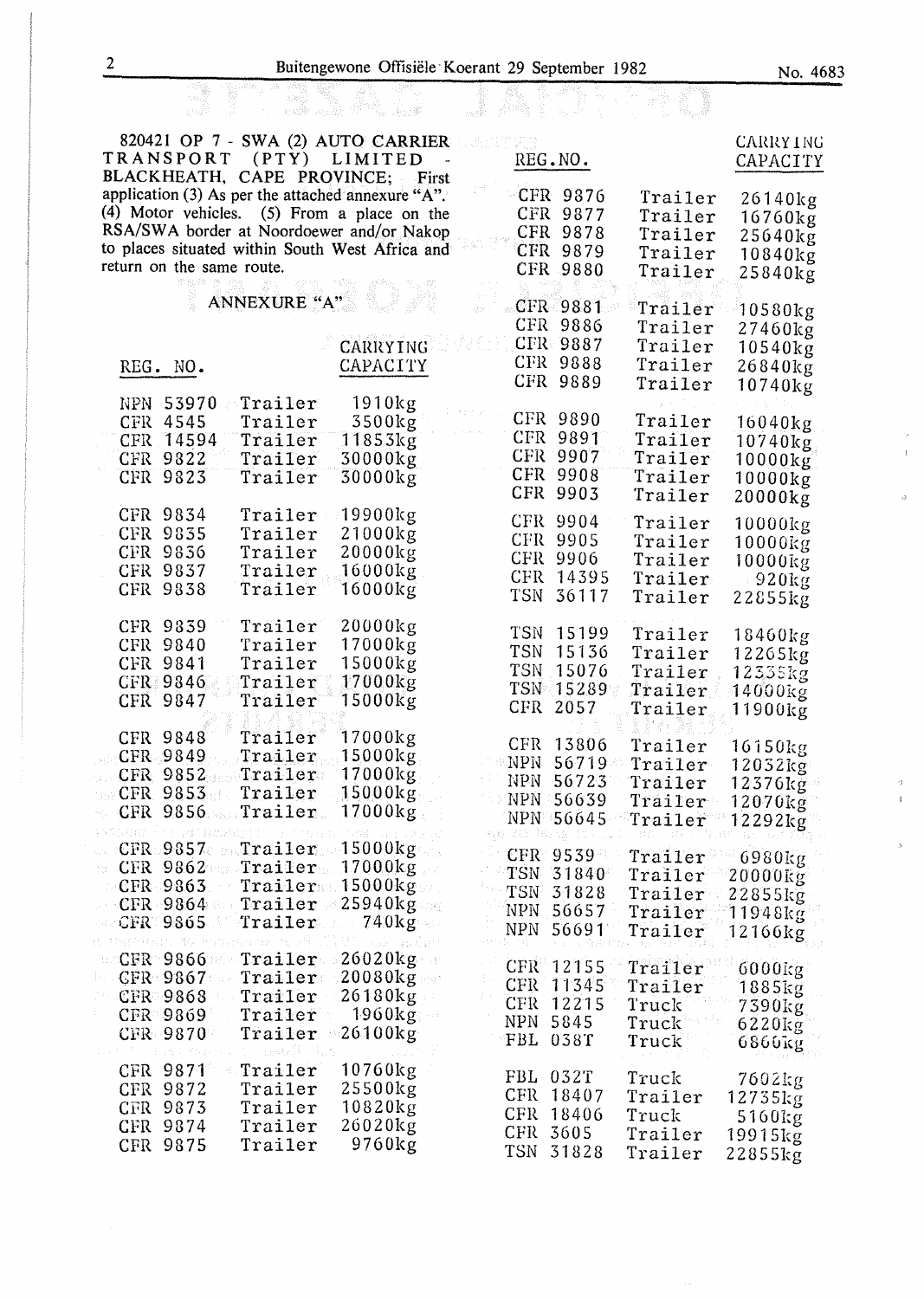| REG. NO.                                             |                                              | ŤF,                                                                                                           | <b>CARRY ING</b><br>CAPACITY                     |
|------------------------------------------------------|----------------------------------------------|---------------------------------------------------------------------------------------------------------------|--------------------------------------------------|
| TSN                                                  | 31840                                        | Trailer                                                                                                       | 20000kg                                          |
| CFR                                                  | 4402                                         | Trailer                                                                                                       | 20750kg                                          |
| CFR                                                  | 13773                                        | Trailer                                                                                                       | 10860ևց                                          |
| <b>NPN</b>                                           | 73791                                        | $\mathtt{Train}$                                                                                              | 11880kg                                          |
| NPN                                                  | 73764                                        | Trailer                                                                                                       | 11892kg                                          |
| <b>NPN</b>                                           | 73917                                        | Trailer                                                                                                       | $11936$ kg                                       |
| <b>NPN</b>                                           | 73925                                        | Trailer                                                                                                       | 11720kg                                          |
| CFR                                                  | 14470                                        | Truck                                                                                                         | 6556kg                                           |
| <b>NPN</b>                                           | 70454                                        | Truck                                                                                                         | $-7760$ kg                                       |
| <b>NPN</b>                                           | 74153                                        | Trailer                                                                                                       | 11904kg                                          |
| <b>NPN</b>                                           | 74091                                        | Trailer                                                                                                       | 11928kg                                          |
| NPN                                                  | 74152                                        | Trailer                                                                                                       | 11884kg                                          |
| NPN                                                  | 74154                                        | Trailer                                                                                                       | 11852kg                                          |
| CFR                                                  | 20463                                        | $\mathtt{Truck}$ .                                                                                            | 5800kg                                           |
| CFR                                                  | 20465                                        | Truck                                                                                                         | 5800kg                                           |
| CFR<br><b>CFR</b><br>CFR<br>CFR<br>$\rm CFR$<br>an i | 20499<br>20498<br>20573<br>20572<br>20900    | $\operatorname{Truck}$ .<br>Trailer<br>Trailer<br>Trailer<br>Truck                                            | 4302kg<br>7996kg<br>11989kg<br>12004kg<br>5431kg |
| CFR                                                  | 20891                                        | $\lq$ Trai $1$ er                                                                                             | 4953kg                                           |
| CFR                                                  | 20901                                        | $\operatorname{Truck}$                                                                                        | 5476kg                                           |
| CFR                                                  | 20896                                        | Trailer                                                                                                       | 6992kg                                           |
| CFR                                                  | 20902                                        | Truck                                                                                                         | 5346kg                                           |
| CFR                                                  | 20893                                        | Trailer                                                                                                       | 6492kg                                           |
| CFR                                                  | 20899                                        | Truck                                                                                                         | 6046kg                                           |
| CFR                                                  | 20890                                        | Trailer                                                                                                       | 5068kg                                           |
| CFR                                                  | 20656                                        | Trailer                                                                                                       | 12002kg                                          |
| CFR                                                  | 20892                                        | Trailer                                                                                                       | 5792kg                                           |
| CFR                                                  | 28079                                        | Truck                                                                                                         | 5796kg                                           |
|                                                      | CFR 20655                                    | Trailer                                                                                                       | $11818$ kg                                       |
| CFR                                                  | CER 20895                                    | Trailer                                                                                                       | 6967kg                                           |
|                                                      | CFR 20894                                    | Trailer                                                                                                       | 6392kg                                           |
|                                                      | CFR 20903                                    | Truck                                                                                                         | 5296kg                                           |
|                                                      | CFR 20897                                    | Trailer                                                                                                       | 5792kg                                           |
|                                                      | 20797                                        | Trailer                                                                                                       | 11698kg                                          |
| $-$ CFR<br>CFR                                       | NPN 40655<br>CFR 20898<br>$20904 -$<br>21893 | CFR 20796 Trailer 3686kg<br>$_{\rm{c}}$ Truck $_{\rm{c}}$<br>Truck<br>$\mathbb{T}$ ruck $\mathbb{T}$<br>Truck | 4183kg<br>5296kg<br>$-5800$ kg<br>$2340$ kg      |
|                                                      |                                              |                                                                                                               |                                                  |

me day for the same states of part

820524 OP 11 - OUTJO (2) P. MAZENGE - OUTJO; Eerste aansoek (2) Een Kombi vir 8 (agt) persone aangekoop te word (4) Huurmotorpassasiers en hulle persoonlike bagasie. (5) Binne die munisipale gebied van Outjo.

820523 OP 14- S.W.A. (2) G. KAMERIKA-OUTJO: Eerste aansoek (3) Een ses sitplek motor aangekoop te word (4) Huurmotorpassasiers en hulle persoonlike bagasie. (5) (a) Vanaf punte geleë binne die munisipale gebied van Outjo na plekke binne die distrik van Outjo 'n (5) (b) Vanaf punte geleë binne die munisipale gebied van Outjo na Otavi, Otjiwarongo, Kalkfeld, Omaruru, Khorixas en Okakarara. .<br>Personal and the assignment of the

.<br>Programa di Milita Alexandr

8205206 OP 16 $-$  S.W.A. (2) A. GLOOR T/A GLOOR SAFARIS; Randburg; First application (3) GSS 582 T  $-$  Station Wagon  $-$  891 kg. / 9 persons and FSH 253 T  $-$  Trailer  $-$  387 kg. *(* 4) Tourists and their personal luggage as well as camping equipment. (5) From Windhoek to places situated within South West Africa as well as to a place situated on the RSA/SW A Border south of Swakopmund and return to Windhoek.

Si temat

820511 OP  $18 - SM.A$  (2) NORMANS TRANSPORT LINES (PTY) LTD.<br>WADEVILLE: Additional vehicles and Additional vehicles and additional authority (3) Particulars to be advised: 7 semi-trailers of 23 500 kg. each and 7 trailers of 12 500 kg. each  $(4)(a) \& (5)(a)$  As per the existing attached annexure "A". (4)(b) Glassware on behalf of Consolidated Glassworks Ltd. (5)(b) From points on the RSA/SWA Border to points within S.W.A. en Route to points outside S.W.A. as well as from points within S.W.A., or en route from points outside S.W.A. to points on the RSA/SWA Border.

# ANNEXURE "A"

1. Glass bottles and drinking glasses wrapped in heavy duty polythene shrink film on pallets as well as packing material in use  $-$  From a place on the South West Africa / Republic of South Africa border at Nakop and / or Vioolsdrift to places situated within South West Africa.

820512 OP 19 - WINDHOEK  $(2)$  G.  $AMNIERA - Katutura$ ; Eerste aansoek (3) SW  $31298$  - Motor - 5 sitplek (4) Huurmotorpassasiers en hulle persoonlike bagasie. (5) Binne die munisipale gebied van Windhoek.

未增益之一,而不可以通过的健康的特征,如此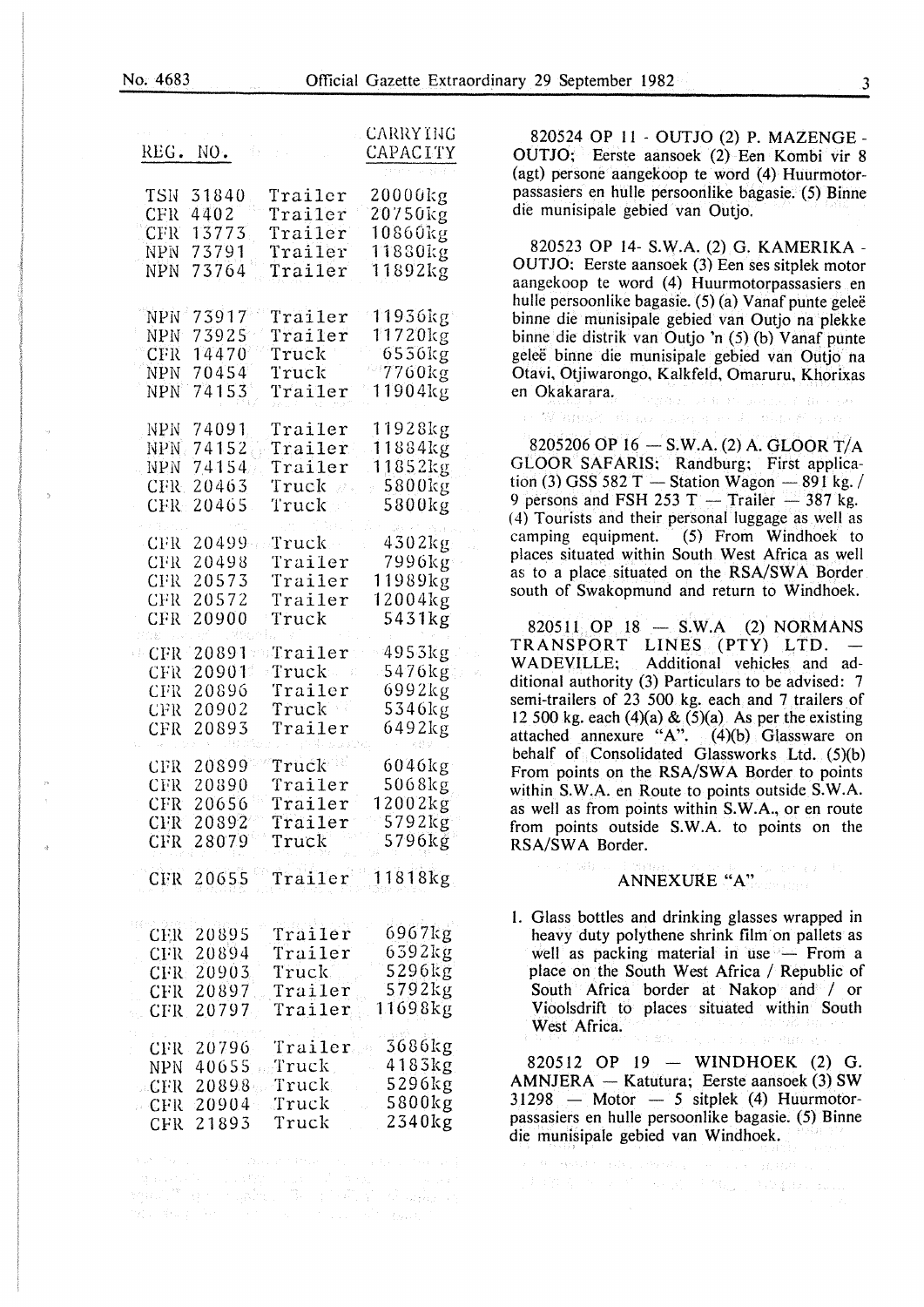$820513 \times \text{OP} \times 20 = -\text{S.W.A.}$  (2) S.W.A. SAFARIS &.ANVO (PTY) LTD.- WINDHOEK ' Replacement of vehicle (3) SW 25764 - Bus - 32 seater replaces SW 23461 - Mini bus  $-8$  persons (4) and (5) As per the existing attached annexure  $"A"$ .

## ANNEXURE "A"

1. The conveyance of not more than persons (including the driver) and their personal effects by means of the motor vehicle described in this public road carrier permit and which has been chartered for a group of persons travelling together for the purpose of attending or taking part in a picnic or any competition or game  $-$ From Windhoek or a place on the South West Africa/Republic of South Africa border at Swakopmund on Saturdays, Sundays or public holidays to places within South West Africa (excluding Owambo as fully set out in annexure C to Government Notice No. 2428 dated 29 December 1972) and return.

The authority defined in paragraph above is subject to the following conditions that:

- (a) Once the vehicle has been chartered for a specific tour the holder of this public road carrier permit shall not be allowed to sell vacant seats on the vehicle for that tour:
- (b) Apart from the conveyance authorised in this public road carrier permit, the holder thereof shall not make known generally whether by means of a notice published in a newspaper or in any other manner his intention to undertake a particular journey over any particular route: and
- (c) All persons shall be returned to the point of commencement of the tour.
- 2. Not more than persons (including the driver) and their personal effects on tours and their safari equipment  $-$  From Windhoek and a place on the South West Africa/Republic of South Africa border at Swakopmund to places within South West Africa (excluding Owambo as set out in paragraph one above) and return.
- 3. White tourists and hunting parties together with their personal luggage, safari equipment, personal effects and trophies - From J.G. Strijdom Airport to game farms within South West Africa (excluding Owambo as fully set out in paragraph one above) and return or to Eros Airport if guests choose to visit farms by plane.

The conveyance authorised in paragraph two and three above is subject to the following conditions that:-

- (i) No additional person shall be picked up at any point other than the starting point of each route as prescribed above and no persons shall be set down en route except as provided for in condition 2 below.
- (ii) All persons shall be conveyed back to the point of embarkation except in case of a person who wishes to discontinue a tour at any place en route in order to proceed further on a tour to a place beyond the borders of South West Africa.

820513 OP 21 - S.W.A.  $(2)$  S.W.A. SAFARIS & ANVO (PTY) LTD.- WINDHOEK : Replacement of vehicles (3) SW 27662 - motor car - *5* seater & SW 29884 - station wagon - 6 seater REPLACE SW 40268 - station wagon - 6 passengers & SW 27662- motor car- *5* seater (4) and (5) As per the existing attached annexure "A" to OP 20.

820525 OP 24  $-$  S.W.A. (2) ATLANTA  $SALES$  (PTY) LTD.  $-$  Windhoek: Eerste aansoek (3) SW 30915 - vragmotor  $-7$  335 kg. (4) & (5) Soos per die aangehegte bylae "A''.

### BYLAE "A"

- I. Eie vakmansgereedskap in gebruik alleenlik vir  $e$ ie gebruik  $-$  Binne Suidwes-Afrika.
- 2. Werknemers in die diens van die houer in die loop van hulle diens indien geen vergoeding vir sodanige vervoer bereken word nie  $-$  Vanaf die houer se · eie een *bona fide* werksperseel gelee binne Suidwes Afrika na 'n ander eie *bona fide* werksperseel geleë binne Suidwes-Afrika.
- 3. Buitebande en binnebande wat aan kliente van die houer en aan die houer behoort en normaalweg deur die houer in die loop van sy besigheid as bandversoler en hersteller teen vergoeding herstel of versool word  $-$  Vanaf plekke gelee binne Suidwes-Afrika na die houer se eie *bona fide* plek van besigheid te Krupp Straat, Windhoek vir herstel en/of versoling en sodanige herstelde binnebande en/of herstelde of versoolde buitebande terug na die plek waar dit in die eerste instansie deur die houer in ontvangs geneem is.
- 4. Eie buitebande en binnebande vir direkte aanbring en gebruik aan grondverskuiwingsmasjinerie vir direkte aflewering aan padkampe - Vanaf die houer se eie *bona fide* plek van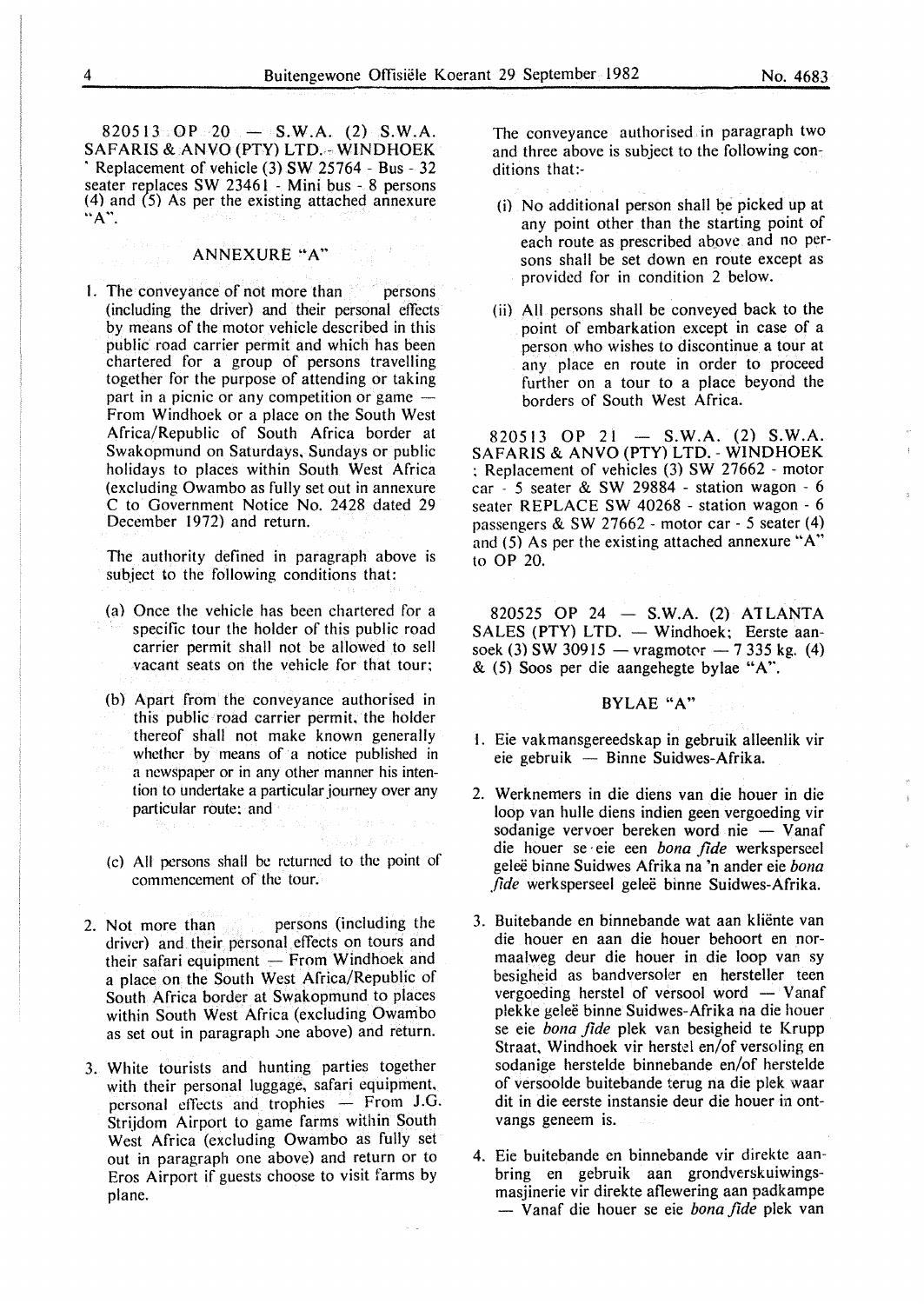besigheid te Windhoek asook vanaf die houer se eie *bona fide* depots te Keetmanshoop, Swakopmund en Otjiwarongo watter ookal die naaste besigheid of depot met voorraad aan die plek van aanbring gelee binne Suidwes-Afrika is na sodanige plek vir die onmiddellike aanbring aan grondverskuiwingsmasjinerie.

5. Nie mecr as 5 (vyf) buitebande en/of 5 (vyf) binnebande met 'n grootte van l400x20 en kleiner per enkel rit vir direkte aanbring aan  $motorvocrtuie nie - Vanaf die houer se eie$ *bona fide* plek van besigheid te Windhoek asook vanaf die houer se *bona fide* depots te Kectmanshoop, Swakopmund en Otjiwarongo watter ookal die naaste besigheid of depot met voorraad aan die plek van aanbring gelee binne Suidwes-Afrika is na sodanige plek vir die onmiddellike aanbring aan motorvoertuie.

820527 OP 26 - WINDHOEK (2) C.B. WATERS - Khomasdal; Vervanging van voertuig met gewysigde magtiging  $(3)$  SW 44585 motor  $-$  5 passasiers vervang SW 44585 motor  $-$  5 passasiers (4) Nie meer as 6 (ses) persone (drywer ingesluit) en hulle persoonlike bagasic op *bona fiede* taxiritte nie. (5) Binne die munisipale gebied van Windhoek.

820527 OP 28 - KHOMASDAL (2) J. MAGOALA T/A RUDYS TAXI OORDRAG VAN OPENBARE PADVERVOERPERMIT EN VOERTUIG VANAF F.J. FERIS (3) SW  $32227$  - Motor  $\div$  5 passasiers (4) en (5) Soos per die aangehegte bylae "A".

#### BYLAE "A"

Nie mcer as 6 (ses) persone (drywer ingesluit) nie, asook hulle persoonlike bagasie op *bona .fide* taxiritte:- Vanaf:

- (a) 'n Woning gelee binne Khomasdal na 'n ander woning of besigheidsplek geleë binne Khomasdal of vanaf 'n besigheidsplek geleë binne Khomasdal na 'n ander besigheidsplek of woning gelee binne Khomasdal,
- (b) Taxistaanplekke gelee in Khomasdal na plekke geleë binne die munisipale gebied van Windhoek,
- (c) die taxistaanplek in Talstraat en die taxistaanplek by Windhoek Spoorwegstasie na plekke gelee binne Khomasdal woonbuurt, en a di Salam Salah Salah Sulawa Sulawa Sulawa Sulawa Sulawa Sulawa Sulawa Sulawa Sulawa Sulawa Sulawa Sulawa Sul<br>Seniora Sulawa Sulawa Sulawa Sulawa Sulawa Sulawa Sulawa Sulawa Sulawa Sulawa Sulawa Sulawa Sulawa Sulawa Sula
- (d) 'n woning of besigheidsperseel gelee binne die munisipale gebied van Windhoek na plekke gelee binne Khomasdal woonbuurt.
- TYDT AFEL: Soos en wanneer nodig.
- TARIEF: Volgens afstand.
- (a) vir die eerste drie km. of gedeelte daarvan Rl.OO
- (b) vir elke 200 meter of gedeelte daarvan R0.50
- (c) vir bestellings ontvang gedurende die ure tussen 24h00 en 05h00 mag die tariewe met die helfte verhoog word.

TARIEF VIR DIE VERVOER VAN BAGASIE PER ITEM:

- (a) Persoonlike bagasie soos handsak, briewetas, sambreel en kameras GRATIS
- (b) ander bagasie soos pakette, reiskoffers en ander goedere R0.05

820602 OP 29 - KARASBURG LANDDROSDISTRIK (2) AGRA  $KOOPERATIEF BEPERK$  - Windhoek: Eerste aansoek (3) SA 1431 - vragmotor - 7 000 kg.  $(4)(a)$  Eie kampmateriaal.  $(5)(a)$  Binne Karasburg landdrosdistrik.  $(4)(b)$  Voer en lekke aangekoop of verkoop te word. (5)(b) Binne Karasburg landdrosdistrik. Die St

 $820607$  OP 31 - OKAHANDJA (2) B. KAIRIKOVE H/A BINGA TAXI; Okahandja; Bykomende voertuig (3) Een Kombi vir 8 persone aangekoop te word. (4) Huurmotorpassasiers en hulle persoonlike bagasie. musisipale gebied van Okahandja.

820609 OP 33 KATUTURA/SEEIS/OMITARA/STEIN-HAUSEN / HEREROLAND OOS (2) N.U. SIRIRIKA H/A EPUKIRO BUSDIENS; Katutura; Nuwe aansoek  $(3)$  SW 61657 - Bus  $-$  35 sittendes en 15 staandes (4) & (5) Soos per die aangehegte bylae "A".

#### BYLAE "A"

I. Persone en hulle persoonlike bagasie - Vanaf a) huis OD 11,66 te Katutura; (b) Seeis vulstasie te Seeis, (c) Omitara Hotel te Omitara en (d) Steinhausen polisiekantoor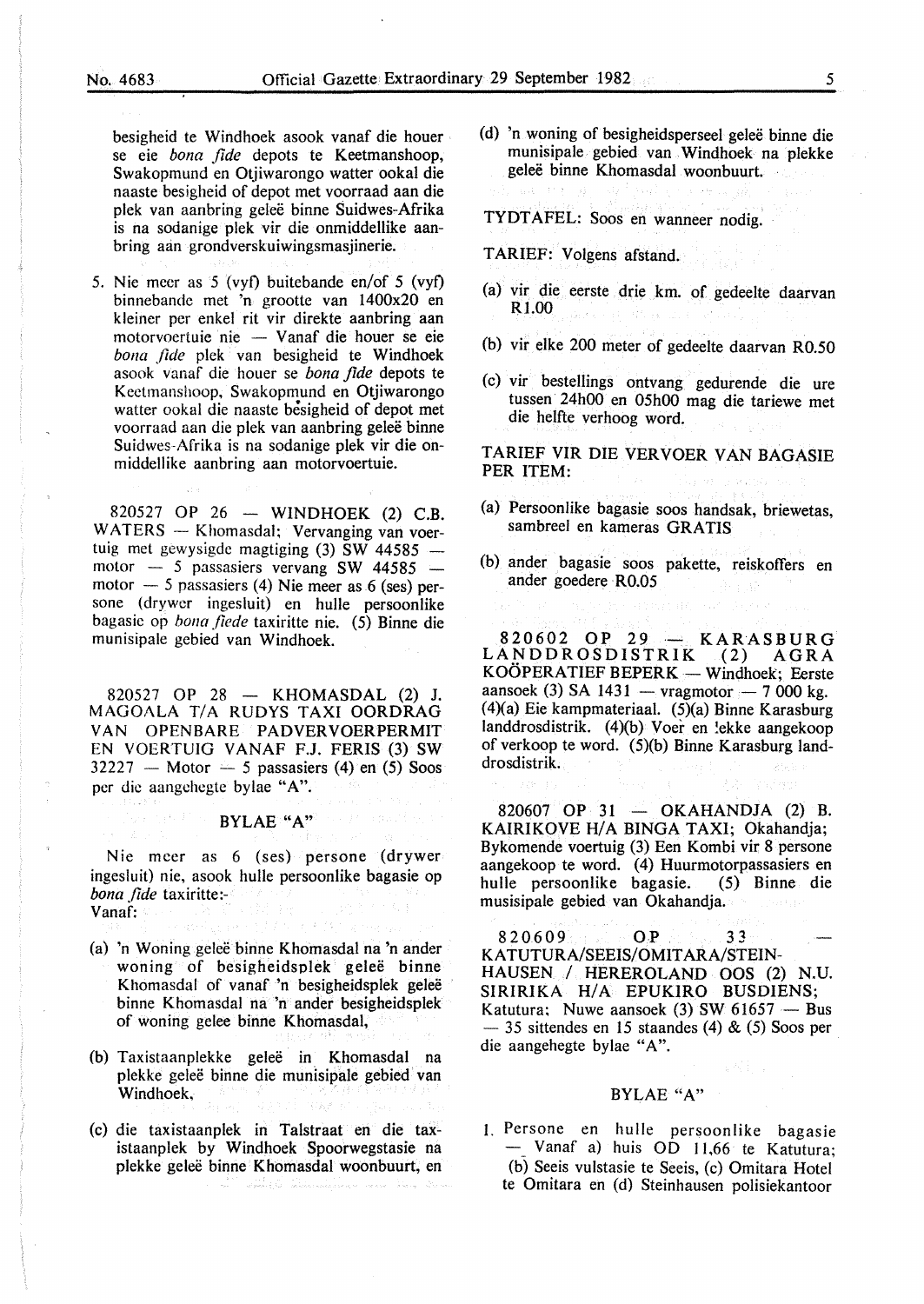na poste 1,2,3,5,10,4,6,7,9 en 8 geleë in

Hereroland Oos oor die volgende roete:- Vanaf huis OD11/66 te Katutura, Windhoek word 'n ongenoemde weg gevolg tot by die aansluiting met Dr. Michael de Kockstraat, dan met Dr. Michael de Kockstraat, Kaiserstraat, Klein Windhoek, Gobabisweg tot by die aansluiting met Windhoek/Gobabis hoofpad, dan met laasgenoemde hoofpad tot by die aansluiting met 'n ongenoemde weg wat na Seeis vulstasie, dan met laasgenoemde<br>pad tot by Seeis vulstasie, pad tot by Seeis vulstasie, vulstasie ongenoemde weg gevolg wat na die" Windhoek/Gobabis hoofpad lei dan met laasgenoemde hoofpad tot die aansluiting van die Omitara hoofpad, dan met laasgenoemde hoofpad tot by die aansluiting van die Omitara/Gobabis hoofpad, dan met laasgenoemde hoofpad tot by die stilhouplek regoor die Omitara Hotel waar daar omgedraai en die Gobabis/Omitara hoofpad gevolg word tot by die aansluiting met die<br>Omitara/Steinhausen hoofpad, dan met Omitara/Steinhausen hoofpad, dan laasgenoemde hoofpad tot by die stilhouplek regoor Steinhausen polisiekantoor, daarvandaan word Steinhausen/Otjinene hoofpad gevolg tot by die plaas Alaska 219 gelee binne Gobabis landdrosdistrik, waar regs gedraai word en die pad oor die volgende plase gelee binne Gobabis landdrosdistrik gevolg word:- Okaseka 218, Cordova 217, Stella 237, Combumbi 238, Cook 239, Van Zyl 244, Okatjomboa 243, Otjomanga 258, Waldoh 257, Sunnyside 261, Kanduve 254, Stanley 251, Du Plessis 250, Epukiro 268, Rusplaas 692, Resenhof 685 en Omibirisu 684 tot by die grens van Hereroland Oos en daarvandaan oor ongenoemde wee na poste 1,2,3,5,10,4,6,7,9, en 8 en terug oor die selfde roete onderhewig aan.<br>die voorwaarde dat op die heenreis vanaf Windhoek persone slegs te (a) huis OD11/66, Katutura, Windhoek; (b) Seeis vulstasie; (c) Omitara Hotel en (d) Steinhausen polisiekantoor opgelaai en te poste 1,2,3,5,10,4,6,7,9 en 8 afgelaai mag word en dat op die reis vanaf pos 8 na OD11/66, Katutura, Windhoek persone slegs by die voorgenoemde poste opgelaai mag word en te die ongenoemde plekke (a); (b); (c) en (d) afgelaai mag word.

#### TYDTAFEL:

| VRYDAE:                                                                                              | <b>AANKOMS VERTREK</b> |                | <b>AFSTAND</b>   |
|------------------------------------------------------------------------------------------------------|------------------------|----------------|------------------|
| OD11/66. Katutura. Windhoek                                                                          | <b>Contractor</b>      | 19h00          |                  |
| Seeis vulstasie, Seeis                                                                               | 19140                  | 19h50          | 52 km            |
| Omitara Hotel, Omitara<br>Steinhausen Polisiekantoor 22h10                                           | 20h40                  | 20h50<br>22h20 | 112 km<br>214 km |
| i station proposition in the station of the proposition of the station of the station of the station |                        |                |                  |

| SATERDAE:                  | <b>AANKOMS VERTREK</b>      | AFSTAND . |
|----------------------------|-----------------------------|-----------|
| Pos I Otjosondjima         | April 1                     |           |
| Pos 2 Okozondja            | 01h00<br>01h10              | 353 km    |
| Pos 3 Omauezonjanda        | 01h20<br>01h30              | 355 km    |
| Pos 5 Kalkpan              | 01h45<br>01h30              | 359 km    |
| Pos 10 Okovimburu          | 02h20<br>02h30<br>02h55     | 367 km    |
| Pos 4 Ohakavena            | 03h05                       | 375 km    |
| Pos 6 Otiliere             | 03h25.<br>03h35<br>04h I 0  | 381 km    |
| Pos 7 Ovinjuru             | 04h20<br>05h05              | 394 km    |
| Pos 9 Okatuuo              | 05h15<br>05h50              | 410 km    |
| Pos 8 Otjimanangombe       | 06h00<br>06h55              | 423 km    |
| ţ                          |                             | 440 km    |
| <b>SONDAE</b>              | AANKOMS VERTREK             | AFSTAND   |
| a. GARSTOLP                |                             |           |
| Pos 8 Otjimanangombe       | 13h00                       |           |
| Pos 9 Okatuuo              | 14h15<br>14h05              | 17 km     |
| Pos 7 Ovinjuru             | 14h50<br>15h00 :            | 30 km     |
| Pos 6 Otjijere             | 15h45<br>15h55              | 46 km     |
| Pos 4 Ohakavena            | 16h30<br>16h40              | 59 km     |
| Pos 10 Okovimburu          | 17h00<br>17h10              | 65 km     |
| Pos 5. Kalkpan             | 17h35<br>17h45              | 73 km     |
| Pos 3 Omauezonjanda        | 18h10<br>18h20              | 81 km     |
| Pos 2 Okozondje            | 18h35<br>18h45.             | 85 km     |
| Pos 1 Otjozondina          | 18h50<br>19h00              | 87 km     |
| Steinhausen polisiekantoor | 21h40<br>21h50 <sup>-</sup> | 226 km    |
| Omitara Hotel, Omitara     | 23h20<br>23h10              | 328 km    |
| <b>MAANDAE</b>             | AANKOMS VERTREK             | AFSTAND   |
| Seeis Vulstasie, Seeis     | 00h10<br>00h00              | 388 km    |
| OD11/66 Katutura, Windhoek | 01h00                       | 440 km:   |
|                            | 일자로 출품                      |           |
| TARIEWE:                   | 机材料 医细胞<br>$\sim 3-10$      |           |
| 2 с:<br>per                | 电雷动                         |           |
| volwasse per-.             |                             |           |
| soon<br>per<br>kilometer   |                             |           |
| le per<br>kind             |                             |           |
| onder die                  |                             |           |
| ouderdom                   |                             |           |
| van 12 jaar.               |                             |           |

820609 OP 34 - WINDHOEK / SWA/RSA BORDER (2) D.M. MACHADO T/A OUTSPAN SUPERMARKET ; Windhoek ; New application (3) SW 41486 - Semi-trailer  $-20$ 000 kg. (4) Beer in bottles and cans packed in trays, crates and on pallets. (5) From the premises of the South West Breweries Lt& in Windhoek to a point on the border of S.W.A. and R.S.A. at Noordoewer and Nakop.

ANG 7

820616 OP 36  $-$  GOBABIS/BUITEPOS (2) B & B TRANSPORT (EDMS) BPK. - Gobabis ; Eerste aansoek (3) SX 4332- vragmotor- 10 000 kg; SX 4331 - sleepwa- 10 000 kg.; SX 4590' vragmotor - 10 000 kg; SX 4591 - sleepwa - 10 000 kg. (4) Goedere van aile soorte. (5) Tussen die munisipale gebied Gobabis en 'n punt op die grens tussen Suidwes-Afrika en Botswana te Buitepos en terug oor dieselfde roete.

820616 OP 37 - S.W.A.  $(2)$  S.A. VERVOERDIENSTE - Windhoek; Vervanging van voertuig (3) MT 33759 - leunwa-trekker - 27 500 liter vervang MT 32361 - tenker leunwa - 22 700 liter (4) Brandstof in massa. (5) Oor aile goedgekeurde padvervoerdiensroetes binne S.W.A. soos per die bestaande bylae "D".

SATERDAE: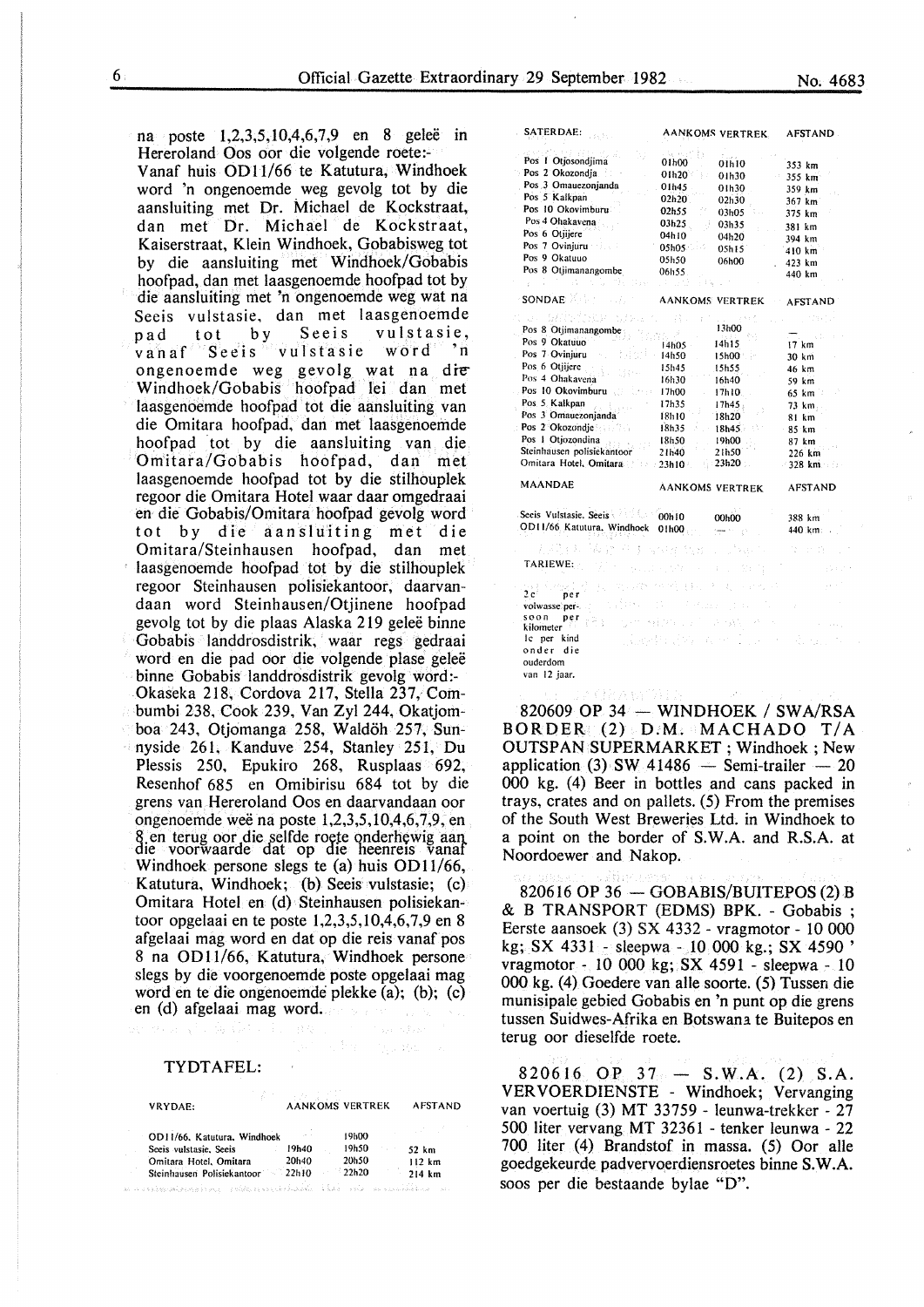$820617$  OP 39 - S.W.A. (2) F.P. & W.J. DU TOIT - Windhoek ; OORDRAG vanaf F.J. TROOST (3) SW 47754 - Leunwa Bus - 165 sittendes en 15 staandes (4) en (5) Soos per die aangehegte bylae "A".

# BYLAE " $A$ " (Fig. 2)

- I. Nie meer as 172 persone, asook die drywer en hulle persoonlike bagasie - Vanaf 'n plek op die Suidwes-Afrika/Republiek van Suid-Afrika grens suid van Swakopmund oor Loopuytstraat, Swakopmund; Breitestraat, Swakopmund; Kaiser Wilhelmstraat, Swakopmund; hoofpad na Usakos, Karibib, Omaruru, Kalkfeld, Otjiwarongo, Otavi, Tsumeb en Oshivelo en terug oor dieselfde roete onderhewig aan die voorwaardes dat:
	- (a) Geen persone onderweg tussen Tsumeb en Oshakati uitgesluit Ondangwa, opgelaai mag word nie;  $\label{eq:2} \chi_{\rm eff} \sim \Omega_{\rm DM} \dot{\vec{J}}_{\rm c} \approx \chi_{\rm c} \sim 200 \Omega_{\rm c}$
	- (b) 'n Geleibrief deur die houer gehou moet word en
		- (i) Deur hom of sy dienaar voor die aanvang van betrokke heenreis voltooi moet word;
		- (ii) die duplikaat van die geleibrief tydens die betrokke rit op die voertuig gedra moet word.

Die geleibrief moet die volgende gegewens verstrek:

- (a) Die naam en adres van die houer van die permit;
	- (b) die nommer van die Openbare Padvervoerpermit;
- (c) die registrasienommer van die betrokke voertuig;
- (d) die name van die persone wat tydens die betrokke reis vervoer staan te word; en

网络神经 人名英格兰姓氏

(e) die reeksnommers van die kaartjies uitgereik aan die persone wat tydens die betrokke reis vervoer staan te word.

### TYDTAFEL VANAF 'N PLEK OP DIE  $SWA/RSA$ SWAKOPMUND NA OSHAKATI

| SWA/RSA grens suid       |               |          |  |
|--------------------------|---------------|----------|--|
| vanav Swakopmund         | 19h50         | Vrydag   |  |
| Swakopmund               | 20h00         | Vrydag   |  |
| <b>Usakos</b><br>y y Ch  | 22h30         | Vrydag   |  |
| Karibib                  | 23h15         | Vrydag   |  |
| 清风的 经<br>Omaruru         | $01h00^\circ$ | Saterdag |  |
| エンド ねんりきょう<br>Kalkfeld   | 2h30          | Saterdag |  |
| Otjiwarongo 4h00         |               | Saterdag |  |
| Otavi<br>dong di wilayay | 6h00          | Saterdag |  |
| Tsumeb<br>나는 정리          | 7h30          | Saterdag |  |
| Ondangwa                 | 12h00         | Saterdag |  |
| Oshakati                 | 13h00         | Saterdag |  |

地同聚会 (4) 网络 医鼻状细胞的 rana sa digistro ambora sa ancidense n

# TYDTAFEL VANAF OSHAKATI NA 'N PLEK OP DIE RSA/SWA GRENS SUID VAN SWAKOPMUND REGISTER TO CONSIDER

| no se provincia de la france |       | ひしけた ほしこ にこぼ |
|------------------------------|-------|--------------|
| Oshakati                     | 08h00 | Maandag      |
| Ondangwa                     | 09h00 | Maandag      |
| Tsumeb                       | 13h30 | Maandag      |
| Otavi                        | 15h00 | Maandag      |
| Otiiwarongo                  | 17h00 | Maandag      |
| Kalkfeld                     | 18h30 | Maandag      |
| Omaruru                      | 20h00 | Maandag      |
| Karibib                      | 21h45 | Maandag      |
| Usakos                       | 22h30 | Maandag      |
| Swakopmund                   | 01h00 | Dinsdag      |
| SWA/RSA grens suid           |       |              |
| van Swakopmund               | 01h10 | Dinsdag      |

| <b>TARIEWE</b>     |               |          |                    |
|--------------------|---------------|----------|--------------------|
| SWA/RSA grens suid |               |          |                    |
| van Swakopmund     |               | Ondangwa | R <sub>17.50</sub> |
| SWA/RSA grens suid |               |          |                    |
| van Swakopmund     |               | Oshakati | R <sub>18.00</sub> |
| Swakopmund         | $\rightarrow$ | Ondangwa | R17.00             |
| Swakopmund         |               | Oshikati | R <sub>17.50</sub> |
| Ander              |               | Pro Rata |                    |